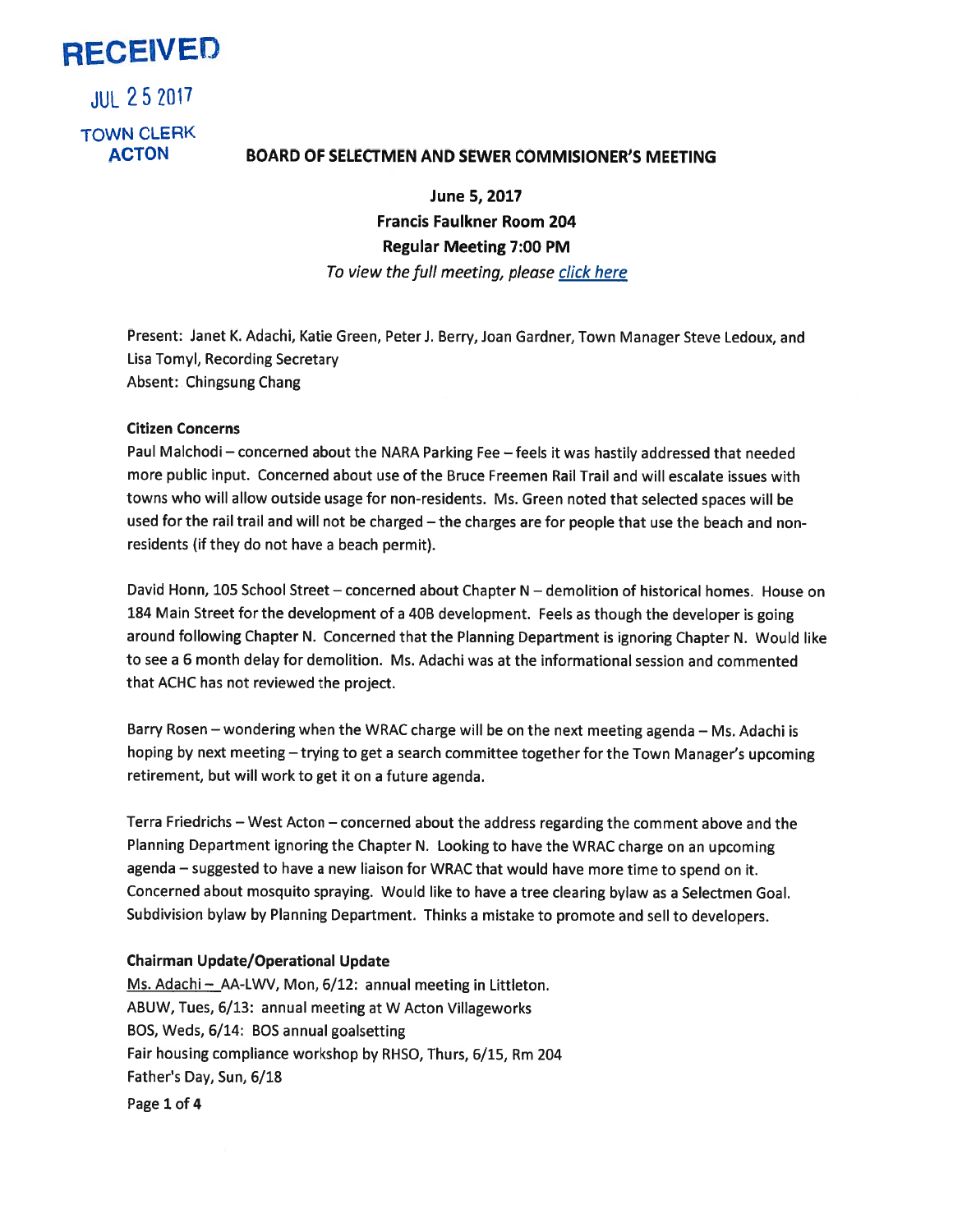Classical concert at NARA, Thurs, 6/22, featuring <sup>A</sup> Far Cry. BOS members <sup>p</sup>lease remember to respon<sup>d</sup> to dinner invitation no later than 6/15

Selectmen's reports: reminder to submit them to Lisa Tomyl for inclusion in meeting packets. Part of responsibility to keep public as well as each other informed, also in each Selectman's own interest to show that providing value. Also more efficient approac<sup>h</sup> than practice when Chairman joined BOS in 2010, and Selectmen took up meeting time for oral reports of their liaison activities. Future agenda items:

-6/19: Possible Executive Session to revisit Town Manager contract for coming year, along with vote to approve in public session; Chairman outline of Town Manager search process; overhauled WRAC charge (Chairman has discussed with Joan Gardner the possibility of her assuming liaison role because Chairman has too many other tasks that must be done in coming year); hearing on possible revocation of Rapscallion entertainment license, either on 6/19 or at another future meeting. Mr. Ledoux—

#### Public Hearings

All Alcohol License Cancellation, Guacamole, Inc. Ms. Adachi read the hearing notice. In attendance is Jessica Wall, from Anderson & Krieger. Ms. Wall gave legal guidance regarding pursuing <sup>a</sup> revocation and <sup>a</sup> history of the company leading to the decision to revoke. Vote to determine the license is forfeited and void, and/or <sup>a</sup> vote to cancel the license for non-use. Counsel would recommend if the license is cancelled, that the holder be <sup>g</sup>iven <sup>a</sup> grace period of 1-2 months.

Mr. Berry moved that Guacamole, Inc d/b/a Ixtapa Mexican Grill and Cantina at <sup>5</sup> Nagog Park has forfeited their license that the Board issued on November 21, <sup>2016</sup> for non-paymen<sup>t</sup> of fees pursuan<sup>t</sup> to statute to which counsel referenced to GL 138 section 70, Ms. Green seconded. All Ayes

Use Special Permit #04/21/2017 - 315 Central Street - Ms. Adachi read the public hearing notice. In attendance was James Generri from New Garage, LLC. The <sup>5</sup> cars for sale would be parked closest to the road near the dumpster area. This is only <sup>a</sup> small par<sup>t</sup> of the business — the main is auto repair. Terra Friedrichs — West Acton — would like <sup>a</sup> condition of not selling at night and not using big floppy advertisements and not allowing additional signs. Ms. Adachi added that the zoning is changed to WAV the signage would be what is currently allowed. Ms. Guichard moving signs are not allowed and WAV has signs different from rt 2. Town just amended the lighting to LED. Mr. Berry is comfortable with restricting operation to daylight hours. Ms. Green moved to close hearing, Mr. Berry second. All Ayes. Mr. Berry move gran<sup>t</sup> the USP and that it meets the criteria set forth in ZBL 10.3.5 with the condition to operate during daylight hours. Ms. Green second. All Ayes

Class II Auto Dealer License, Import Domestic Auto Center, <sup>317</sup> Central Street — Ms. Adachi read the public hearing notice. Mr. Berry move to gran<sup>t</sup> the application of New Garage, LLC d/b/a Import Domestic Auto Center, Ms. Green second. All Ayes

Common Victualler License, Blackbird Café, Inc. <sup>340</sup> Great Road — Ms. Adachi read the public hearing notice. Ms. Green moved to approve the common victualler license, Mr. Berry seconded. All Ayes Page 2 of 4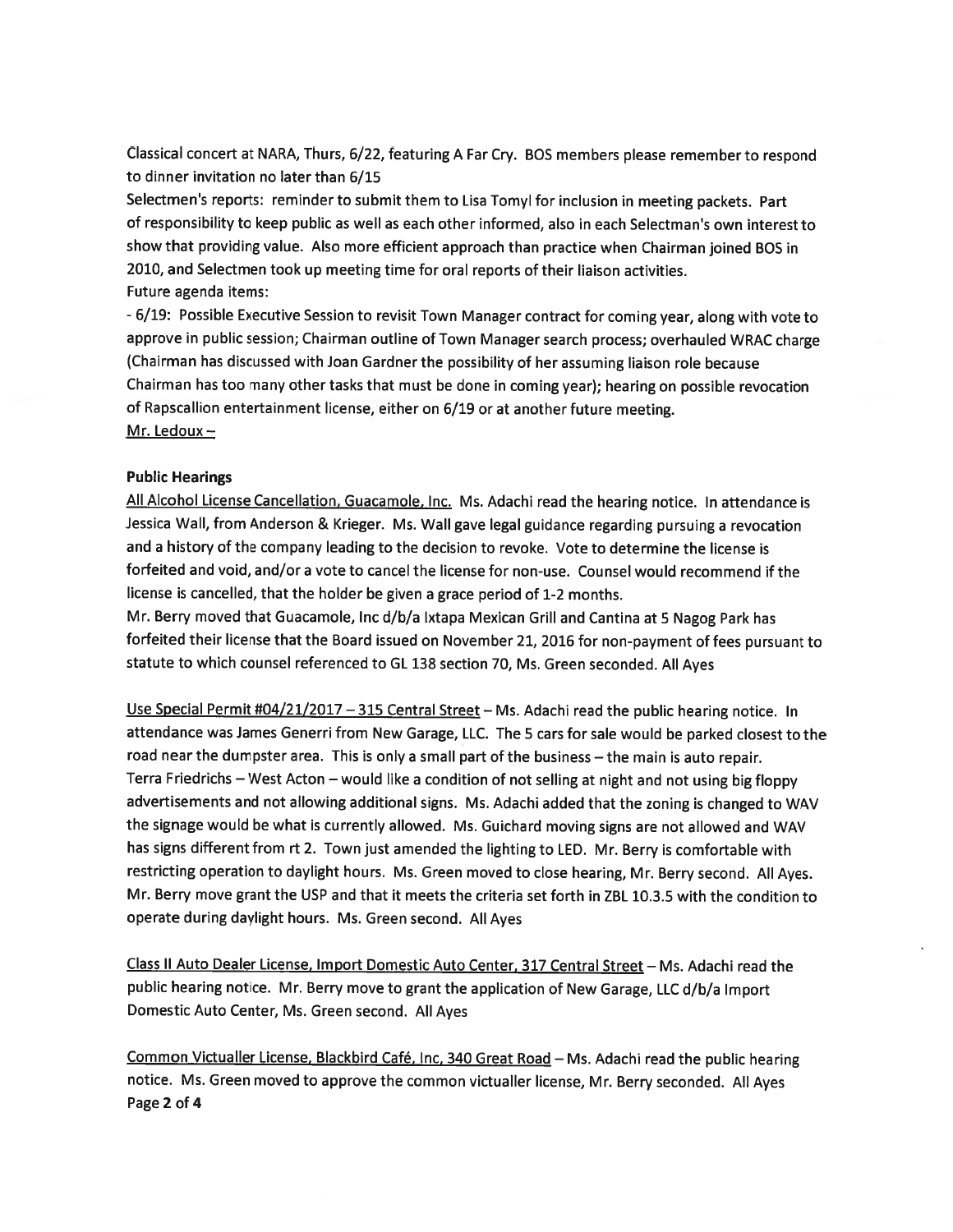## Selectmen Business

Open Space Committee Charge Update — Ms. Green presented the update to the current charge. Current has <sup>7</sup> members, and have <sup>a</sup> lot of work to do and need more help and have the BOS member be <sup>a</sup> liaison instead and have <sup>a</sup> full time member to help with the workload. Also would like to add 2 associate members.

Terra Friedrichs, West Acton — consider adding something about protecting the West Acton Village due to the pressure of building.

Charlie Aaronson — delete the "up to 7" to "7" to avoid quorum problems. Ms. Green moved to approve the OPC charge and replace the "up to 7", Mr. Berry second. All Ayes.

53 River Street Master Plan Committee Draft Charge - Drafted by the Land Use Director and submitted to the Town Manager. Ms. Green felt it was listing too much direction vs. the previous version, but genuinely supported it.

Dave Honn — <sup>105</sup> School Street — wanted to know if it (the charge) was publicly posted and if it listed the membership. Asked if there was <sup>a</sup> neighborhood representative listed, and if the committee member representation comes from other committees or from where we can ge<sup>t</sup> them. All members considered will be chosen as applications come in. Ms. Green recommended to add <sup>a</sup> member of the neighborhood. Charlie Aaronson recommends not putting it in as sometimes there can be <sup>a</sup> conflict of interest.

Ms. Green move to approve charge as is, Mr. Berry second. All Ayes.

Anti-Gas Leak Bylaw Discussion - KG would volunteer from the Board to work on drafting a bylaw and appreciated the work that Green Acton and Mothers out Front to have it ready for December for Annual Town Meeting.

Jim Snyder Grant — very comfortable the way the discussion is going regarding this topic. Mothers Out front can provide other bylaws that are out there.

Mr. Berry requests that GAB be kept in the loop as well. Debra Symes, Green Acton requested that Acton 2020 be kept informed as well.

Discussion on Possible One Day Entertainment License — keep receiving requests from one particular restaurant to fill <sup>a</sup> gap with their current approve<sup>d</sup> license. Ms. Adachi feels that if it is something the Board is going to pursue, it would be for just <sup>a</sup> one day, not to cover <sup>a</sup> current license that is approve<sup>d</sup> year round to cover gaps or to expand on their original approval.

KG — we don't <sup>g</sup>ive <sup>a</sup> one day liquor license to someone who has <sup>a</sup> year round license. Feels that it is <sup>a</sup> good process to have.

# Consent Agenda

Mr. Aaronson held item <sup>13</sup> and 15. Ms. Green moved to approve items 9-12, 14, 16-19. Mr. Berry seconded. All Ayes. Ms. Green moved to adjourn, Mr. Berry second. All Ayes

Page 3 of 4